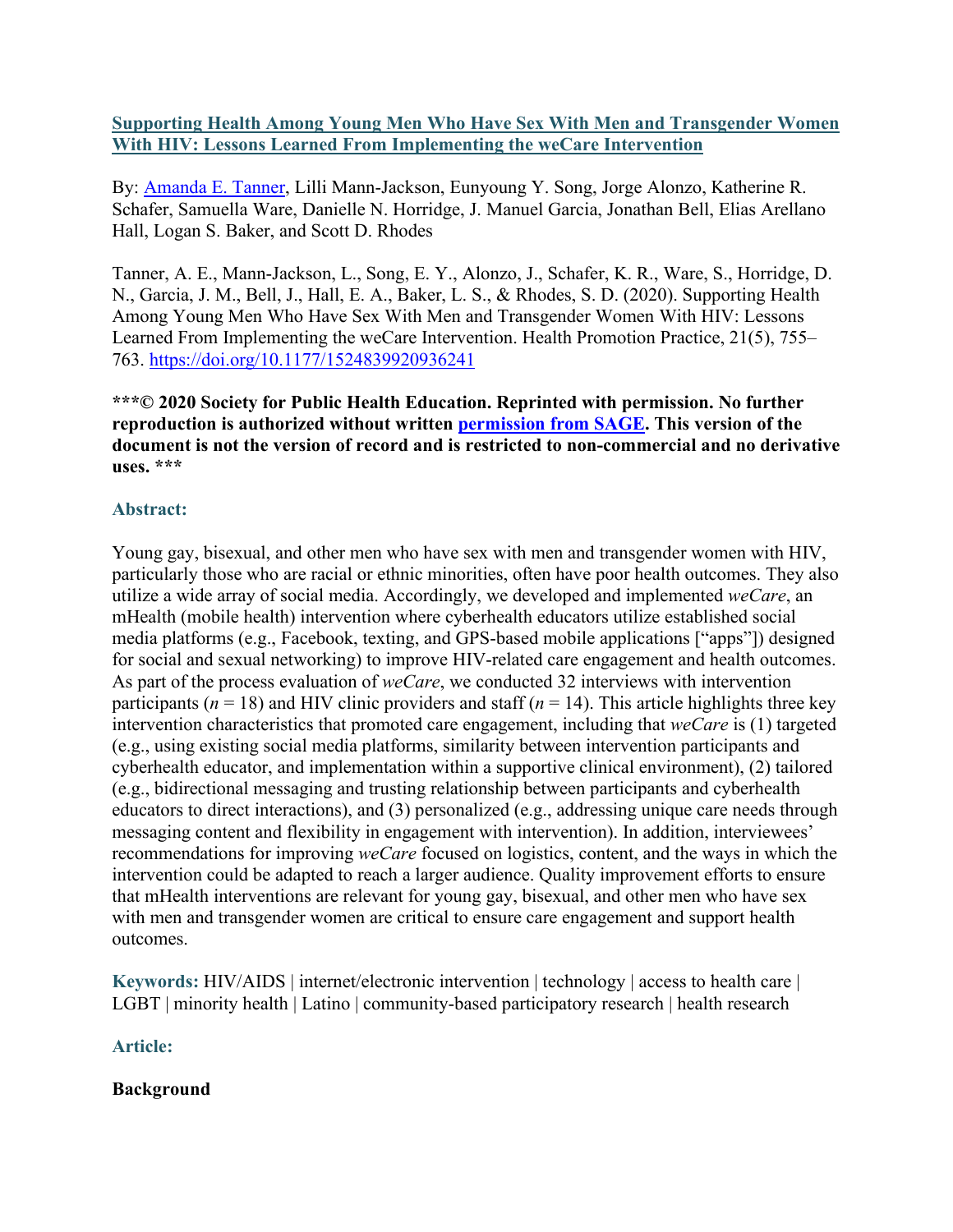Given the proliferation of mobile devices (e.g., smartphones), mobile health (mHealth) strategies (i.e., medical and public health practice supported by these devices), including social media, offer a powerful approach to HIV prevention and care (WHO Global Observatory for eHealth & World Health Organization, 2011). Social media are widely available, instantly accessible, and relatively inexpensive (Bull et al., 2014; Duggan et al., 2015a, 2015b; Grov et al., 2013; Jenkins Hall et al., 2017; Sun, Garcia, et al., 2015). Young people have particularly high rates of social media use, and commonly used social media platforms among this population include Facebook, texting, and GPS-based mobile applications ("apps") designed for social and sexual networking (e.g., A4A/Radar, badoo, and Grindr; Sun, Stowers, et al., 2015). mHealth interventions may be especially useful for reaching young gay, bisexual, and other men who have sex with men (GBMSM) and transgender women who are disproportionately affected by HIV in the United States, use social media frequently, and have expressed an interest in mHealth HIV prevention interventions (Roberts et al., 2016).

GBMSM represent 70% of new U.S. HIV diagnoses (Centers for Disease Control and Prevention [CDC], 2018). In addition, it is estimated that about 14% of transgender women are living with HIV (Becasen et al., 2019). Racial/ethnic minority GBMSM and transgender women are particularly affected by HIV. HIV rates among youth are also increasing in the United States; youth ages 13 to 24 accounted for 21% of new infections in 2017. These national trends hold true in the U.S. South, the new U.S. HIV epicenter. The U.S. South is home to 14 of the 15 cities with the highest rates of new HIV infections per capita and the majority of new AIDS diagnoses (CDC, 2018). The disproportionate disease burden by young GBMSM and transgender women is exacerbated by low rates of HIV care engagement. It is estimated that about half of people ages 13 to 24 years are aware of their HIV status, and overall only about one quarter are virally suppressed (CDC, 2018). Thus, innovative care engagement strategies are urgently needed.

# **Purpose**

Accordingly, our team developed *weCare*, a bilingual mHealth intervention to support HIV care engagement among racially/ethnically diverse young GBMSM and transgender women (Tanner et al., 2016; Tanner et al., 2018). As part of our process evaluation, we conducted interviews with participants and HIV clinic providers and staff.

# **Method**

## Intervention Overview

*weCare*, which has recently been added to the CDC Compendium of Evidence-Based Interventions and Best Practices for HIV Prevention

[\(https://www.cdc.gov/hiv/pdf/research/interventionresearch/compendium/lrc/cdc-hiv](https://www.cdc.gov/hiv/pdf/research/interventionresearch/compendium/lrc/cdc-hiv-weCare_LRC_EI_Retention.pdf)[weCare\\_LRC\\_EI\\_Retention.pdf\)](https://www.cdc.gov/hiv/pdf/research/interventionresearch/compendium/lrc/cdc-hiv-weCare_LRC_EI_Retention.pdf), is described elsewhere (Tanner et al., 2016; Tanner et al., 2018). Briefly, we used a CBPR approach to develop and implement an mHealth intervention that harnesses established social media platforms (i.e., Facebook messaging and optional secret group, texting, and GPS-based mobile apps) to improve care engagement among underserved, underinsured, and hard-to-reach racially/ethnically diverse young GBMSM and transgender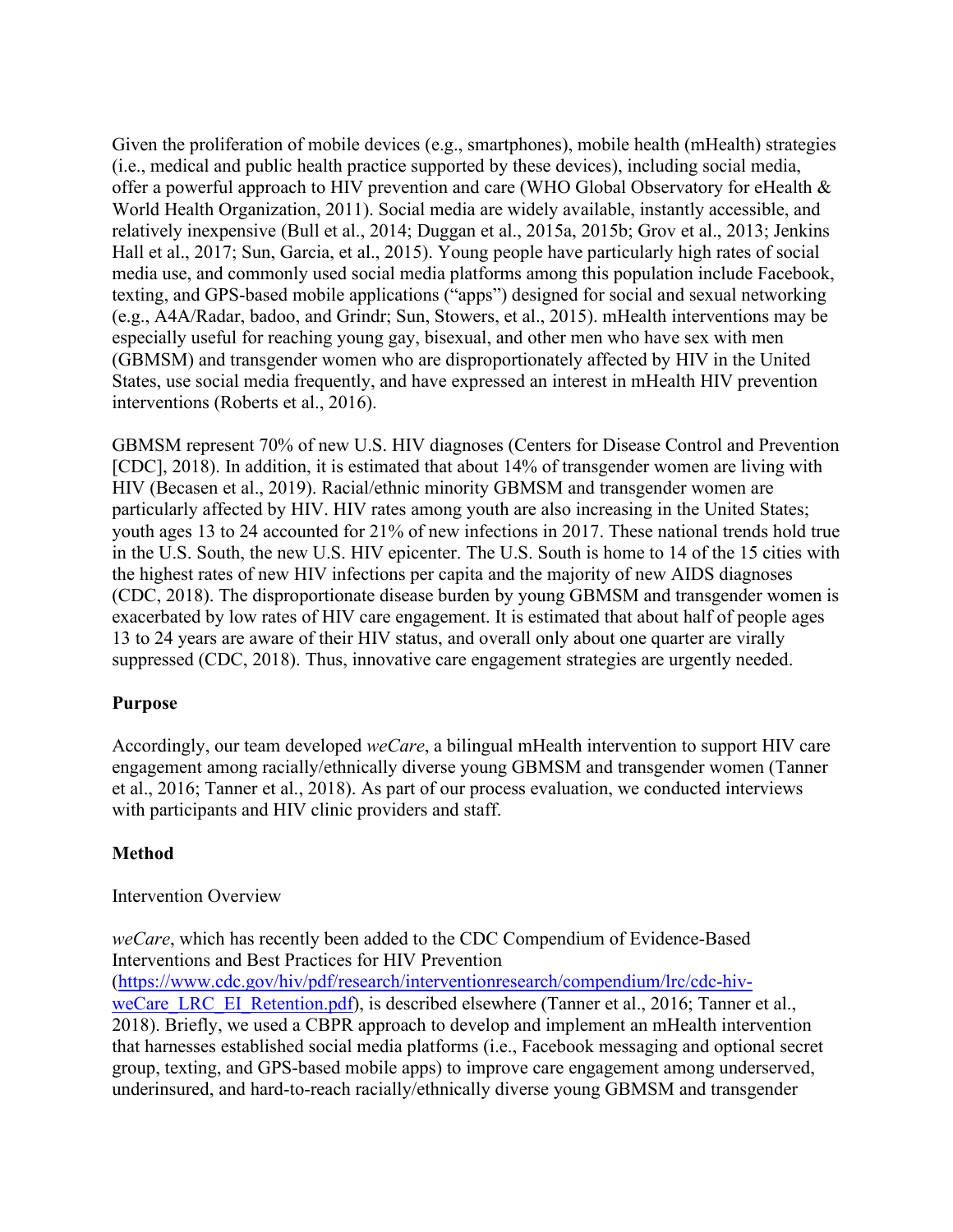women with HIV. *weCare* is implemented in English and Spanish by cyberhealth educators who send theory-informed messages using social media to support health across the HIV care continuum. Messages are tailored to participants' unique needs. Messaging is bidirectional; participants initiate conversations as desired. Preliminary *weCare* impact data showed significant reductions in missed HIV care appointments and increases in viral load suppression (Tanner et al., 2018); continued outcome evaluation of *weCare* based on HIV care continuum indicators within medical records is ongoing.

## Conceptual Framework

The conceptual framework that guides the content of *weCare* is based on social cognitive theory and the theory of empowerment education. Social cognitive theory emphasizes information, skill mastery, development of self-efficacy, proficiency enhancement, and social support for behavior change/action (Bandura, 1986, 1994, 1997). Thus, *weCare* identifies and fills knowledge gaps (e.g., expectations of first HIV clinical appointment), fosters skill-building (e.g., scheduling medical appointments), and provides positive reinforcement (e.g., for appointment attendance). Furthermore, empowerment education posits that individuals move beyond learning and critically reflect to "get to" action (Freire, 1970, 1973); thus, cyberhealth educators are trained to use conversation "triggers." For example, cyberhealth educators might applaud a participant who reports getting an antiretroviral therapy prescription, and also ask how the participant plans to get the prescription filled. The cyberhealth educators' social media message library was developed and organized by social cognitive and empowerment education theoretical constructs and by stage along the HIV care continuum (Tanner et al., 2018).

## Data and Analysis

Individual interviews were conducted with a random sample of 18 *weCare* participants (nine who were virally suppressed and nine who were not virally suppressed at follow-up) and 14 providers, staff, and *weCare* cyberhealth educators within the implementation clinics. Standardized interview guides (Table 1) explored *weCare* experiences. Interviews were conducted in English or Spanish, lasted 13 to 73 minutes (average = 33), were digitally recorded, and were professionally transcribed (and translated as needed). Intervention participants were compensated \$50 for the interviews. Themes were identified through constant comparison, an approach to developing grounded theory, combining inductive coding with simultaneous comparison (Tanner et al., 2016). Team members read and reread transcripts, coded text, and came together to identify, refine, and interpret themes iteratively. Matrices were used to identify similarities and differences within and across interviewees and interviewee categories.

## **Table 1.** Domains and Abbreviated Sample Items From Interview Guides

| weCare intervention participants                                                                        |
|---------------------------------------------------------------------------------------------------------|
| Experiences with the $weCare$ intervention                                                              |
| What were your overall impressions of weCare?                                                           |
| How have your interactions with and on social media changed during and since you began participating in |
| weCare?                                                                                                 |
| Relationships with the cyberhealth educators and others                                                 |
| How would you describe your relationship with your cyberhealth educator?                                |
| How has your relationship with your providers changed since you began participating in weCare?          |
| How have your relationships with your support system (friends and/or family) changed?                   |
|                                                                                                         |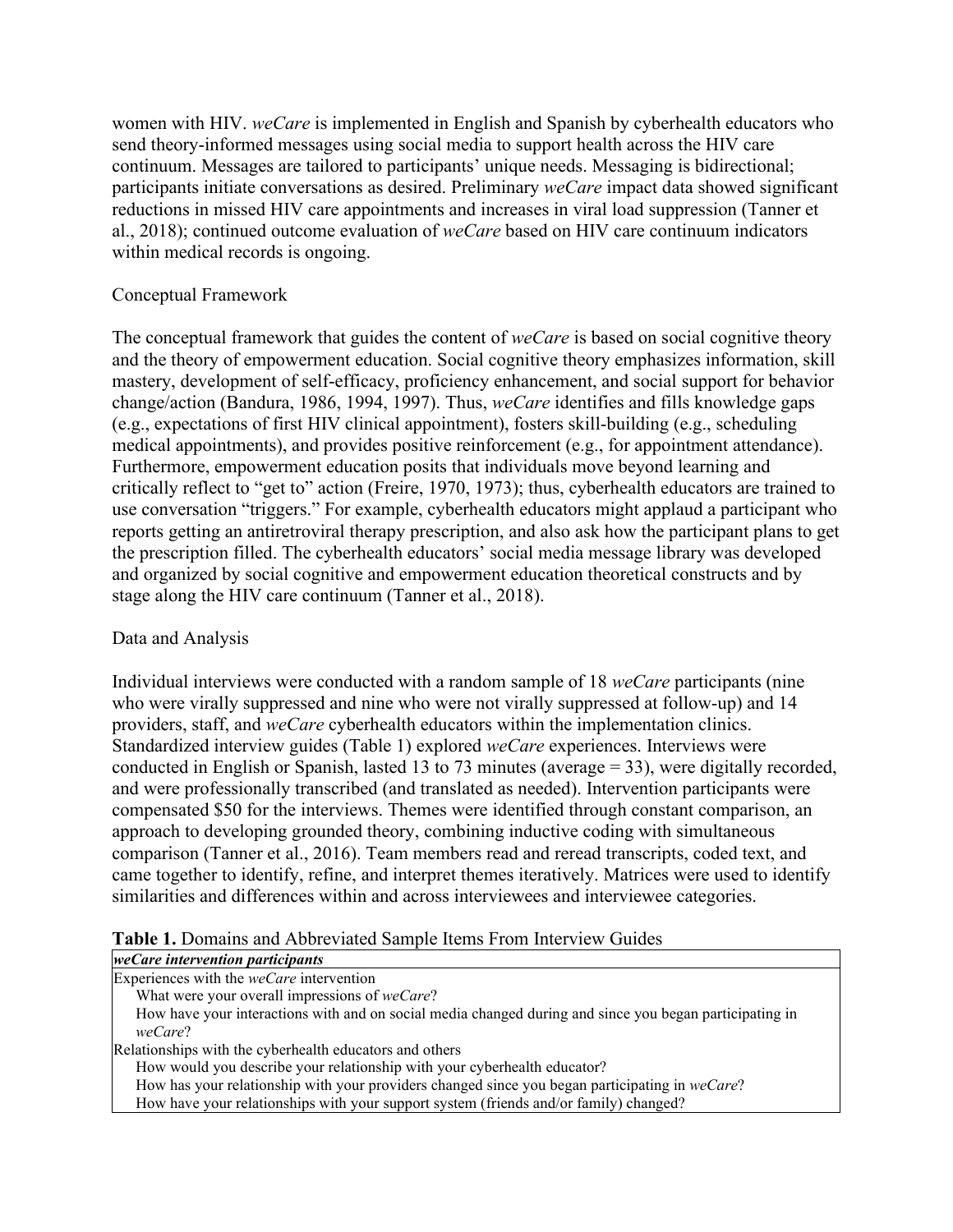| Benefits of participation                                                                                       |
|-----------------------------------------------------------------------------------------------------------------|
| What have been the primary benefits of participating in weCare?                                                 |
| What barriers or challenges to getting and staying in care do you face? What helped you to overcome those       |
| barriers/challenges?                                                                                            |
| How has your interest in getting more information about your health and living with HIV changed since you       |
| began participating?                                                                                            |
| Care management                                                                                                 |
| How have your experiences accessing medications changed since you began participating in weCare?                |
| How have your experiences maintaining medication regimens changed?                                              |
| How have your experiences attending appointments changed?                                                       |
| How important would you say your viral load is to you?                                                          |
| Recommendations for improvement                                                                                 |
| What recommendations do you have for making weCare a better program?                                            |
| <b>HIV</b> clinic providers and staff                                                                           |
| Experience with the weCare intervention                                                                         |
| Tell me a bit about your experience with weCare.                                                                |
| What changes did you notice in the behavior of patients or clients who participated in weCare?                  |
| Did the weCare intervention change anything about your process for linking people to or retaining them in care? |
| Barriers to viral suppression                                                                                   |
| What do you see as the major barriers to viral suppression among your patient or client population in?          |
| What do you see as the major barriers among your younger patients or clients? Among your gay, bisexual, or      |
| MSM patients or clients? Among your transgender patients or clients?                                            |
| Recommendations for improvement                                                                                 |
| In general, what do you think worked well about weCare?                                                         |
| What recommendations do you have for making weCare a better program?                                            |
| <i>Note</i> $MSM =$ men who have sex with men                                                                   |

*Note*. MSM = men who have sex with men

Human protection oversight and approval were provided by the Wake Forest School of Medicine Institutional Review Board.

## **Results**

Participant Demographics

The mean age of the 18 intervention participants was 25 (range:  $20-36$ ). About 70% ( $n = 13$ ) identified as African American/Black and 17% (*n* = 3) as Latinx. Most participants identified as cisgender men ( $n = 13$ ), and 25% ( $n = 5$ ) as transgender women. Participants had been diagnosed with HIV for 2 to 12 years at the time of their interview, with half  $(n = 9)$  having been diagnosed for 3 or fewer years. See Table 2 for more detail.

| <b>Tuble 2:</b> Server miles ( charged a distribution beam explaned |                           |
|---------------------------------------------------------------------|---------------------------|
| <b>Characteristics</b>                                              | $M(SD; range)$ or $n$ (%) |
| Age in years $(n = 18)$                                             | $25.2(3.79; 20-36)$       |
| Race $(n = 17)$                                                     |                           |
| African American/Black                                              | 13 (76.5)                 |
| White                                                               | 2(11.8)                   |
| Multiracial                                                         | 1(5.9)                    |
| Other                                                               | 1(5.9)                    |
| Ethnicity ( $n = 18$ )                                              |                           |
| Hispanic/Latinx                                                     | 3(16.7)                   |
| Non-Hispanic/Latinx                                                 | 15(83.3)                  |
| Gender identity ( $n = 18$ )                                        |                           |
| Cisgender male                                                      | 13 (72.2)                 |

**Table 2.** Select Intervention Participant Demographics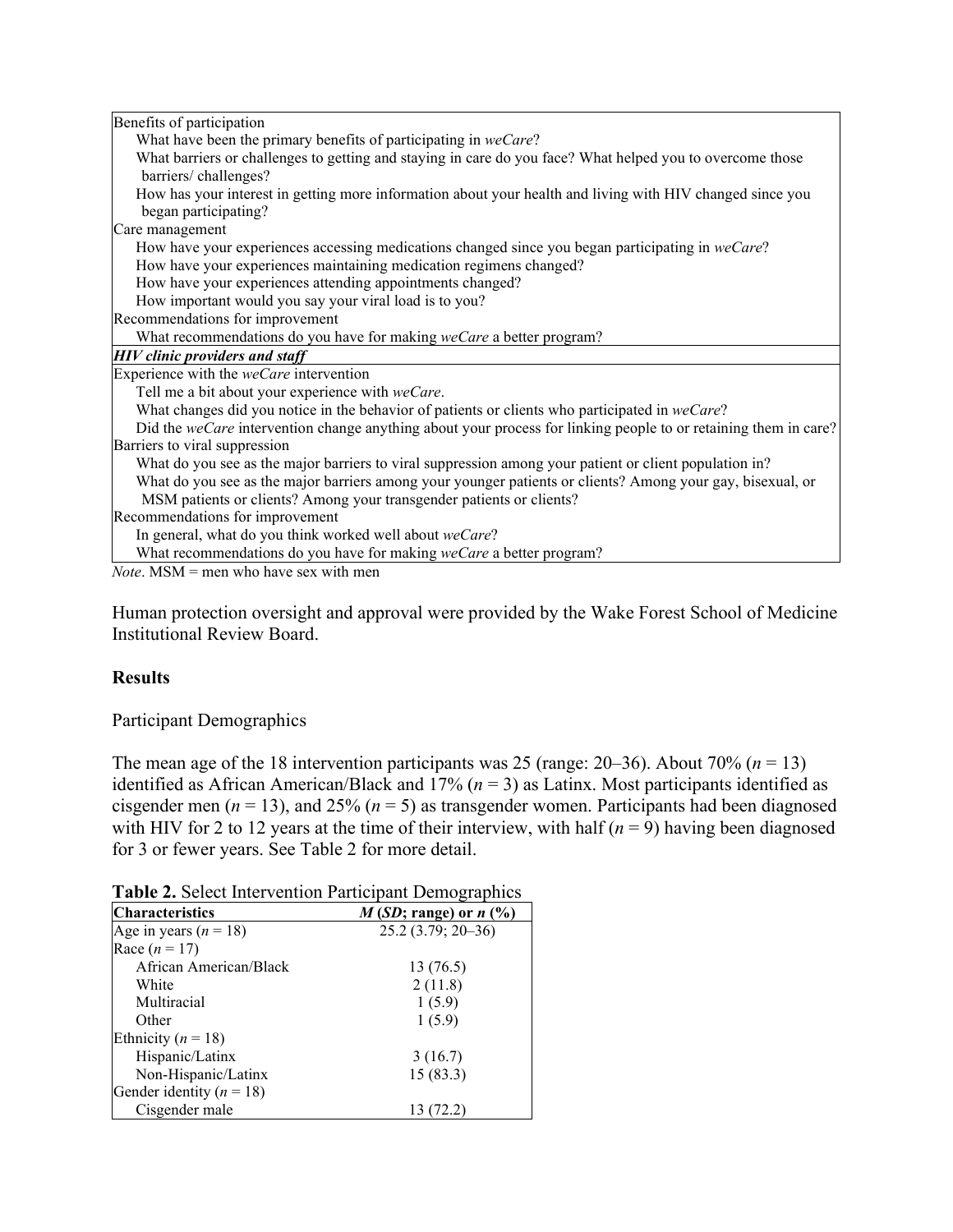| Transgender female             | 5(27.8) |
|--------------------------------|---------|
| Viral suppression ( $n = 18$ ) |         |
| Virally suppressed             | 9(50)   |
| Not virally suppressed         | 9(50)   |

Most of the 14 provider and staff interviewees identified as men  $(n = 8)$  with roles including seven care providers (physicians, physician assistants, and nurses), four staff (social workers, patient navigators, and administrators), and three cyberhealth educators.

Qualitative Themes

Our results are organized by three overarching *weCare* characteristics (Table 3): *targeted, tailored*, and *personalized*. Interviewees also provided future intervention recommendations.

**Table 3.** Overview of *weCare* Characteristics and Recommendations for Future Intervention Targeted

- The value of using existing social media platforms over traditional communication methods (e.g., more commonly used communication strategy and messages can be referred to in the future)
- Cyberhealth educators are "real" people who reflect participant demographics in several ways (gender identity, language, race/ethnicity, sexual orientation, and/or age)
- Intervention implementation within supportive clinical infrastructure Tailored
- The importance of the messages being bidirectional and not automated
- The importance of a personal relationship between each participant and their cyberhealth educator to guide interactions
- The value of initially meeting the cyberhealth educator in person (i.e., to get to know who is sending social media messages)

Personalized

• Cyberhealth educators identify and address unique needs and priorities based on participants' place on the HIV care continuum and individual disease trajectory

Recommendations

- Logistical and content adaptations (e.g., tailoring frequency of social media communication more to participants' needs, offering informational and instrumental support for non-HIV-related appointments, and ensuring content appeals to nongay-identifying participants)
- Expanding the intervention (e.g., using a broader array of social media platforms, and introducing an anonymous interactive peer-to-peer social component)

# *weCare Is Targeted for Diverse GBMSM and Transgender Women With HIV*

Interviewees emphasized the importance of *weCare* being targeted for young GBMSM and transgender women with HIV by using existing social media platforms by real cyberhealth educators with similar demographics, within a supportive HIV clinic.

# *Use of existing social media platforms*

Intervention participants emphasized the value of using social media, given that it was more common than other communication methods (e.g., phone calls). One participant found text messaging more convenient,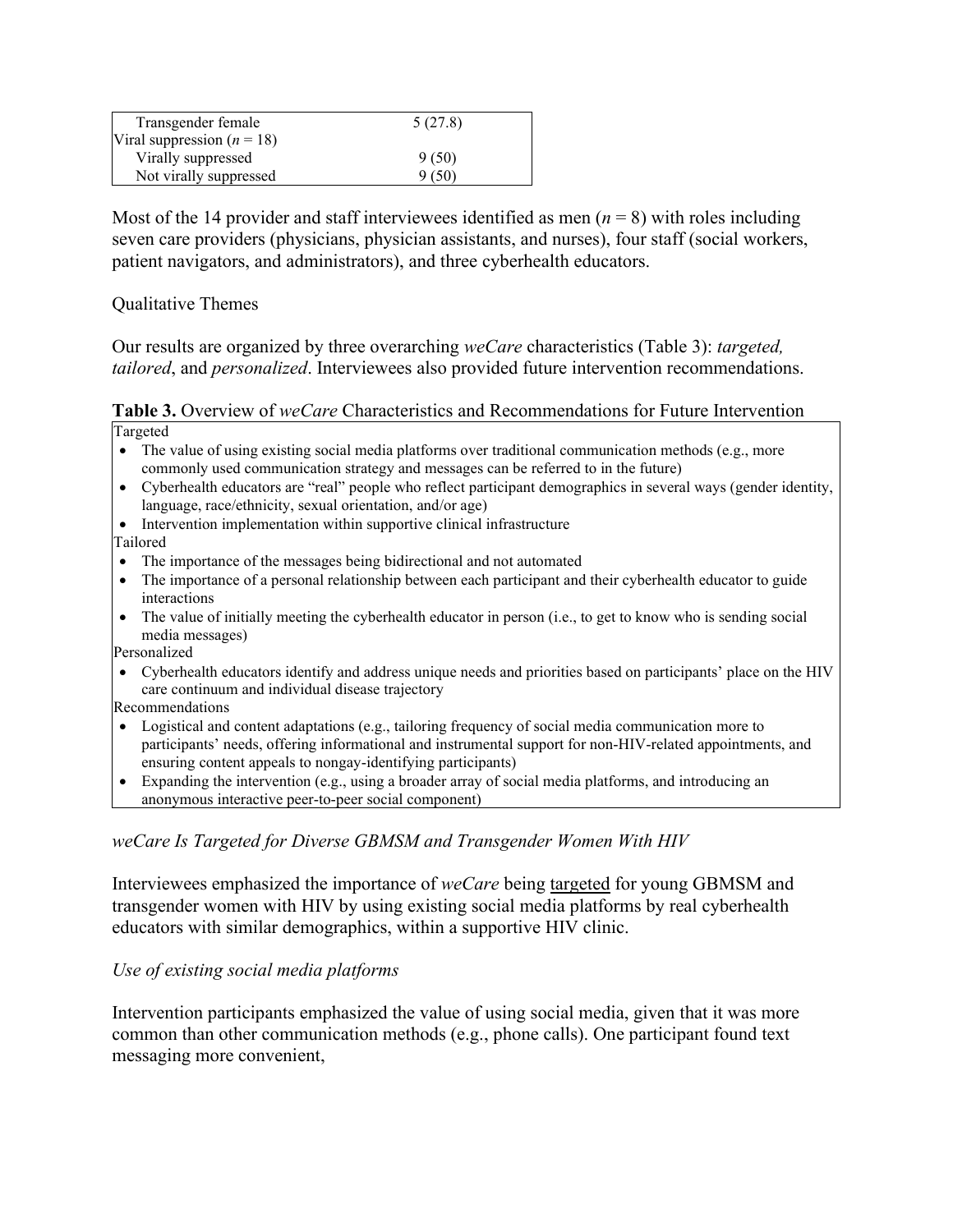It's just more direct for me. Just tell me who you are and where we're going from there. I feel like that's more professional . . . I was in school. I couldn't answer all the calls, so texting was best. (*weCare* Participant [W]18\_22 [age]\_cisgender man [gender identity])

Another participant reported intermittent phone service due to financial constraints but consistent internet access, sharing,

I know, if anything, I'll always have Facebook. There are times when I won't be able to pay my phone bill, and I've had three different numbers since I've met [cyberhealth educator], so Facebook is the best way for me. (W11\_21\_transgender woman)

Participants also explained that social media communication was useful because it was sometimes difficult to remember information shared verbally by clinic staff, whereas written social media messages could be retained and referred to in the future.

Providers and staff stressed that although they were not able to use social media with patients given institutional limitations, many patients preferred social media communication. As highlighted, "The biggest thing that I struggle with is that I'm not able to text with patients. But I have a lot of them who say, 'Can't you just text me?' And I can't, unfortunately" (provider/staff [P]06). Another provider suggested that patients who may be considered lost/out of care based may be reachable via social media.

That's where someone like [cyberhealth educator] could help us out, because then let's say they don't use MyChart [online patient portal], well they might use Facebook or they might use a dating app or something. And then that's where we can engage with them. (P05)

Social media proved invaluable; a cyberhealth educator reported that he was able to engage a participant needing critical care whom providers/staff had been unable to reach by phone. He reported,

There was this participant who just got diagnosed . . . There was something wrong with his labs so they were trying to call him and he would not answer anyone in the clinic. So his provider . . . asked me if I could track him down because it was a life-or-death situation. He needed to go to the emergency room so I sent him a text message and a Facebook message. He answered me on Facebook, and I started talking to him and explaining to him why they were calling him. So he went to the emergency room and basically that saved his life. (P02)

Participants valued being able to choose their social media platform. Many participants chose Facebook messaging or texting over GPS-based social and sexual networking apps. A participant explained that he was uncomfortable receiving HIV-related messages on the GPS-based apps because,

It gets too real at that point. When you're on those sites, you're . . . looking for, you know . . . So, it's like, if you're not taking your medication and you're not consistently taking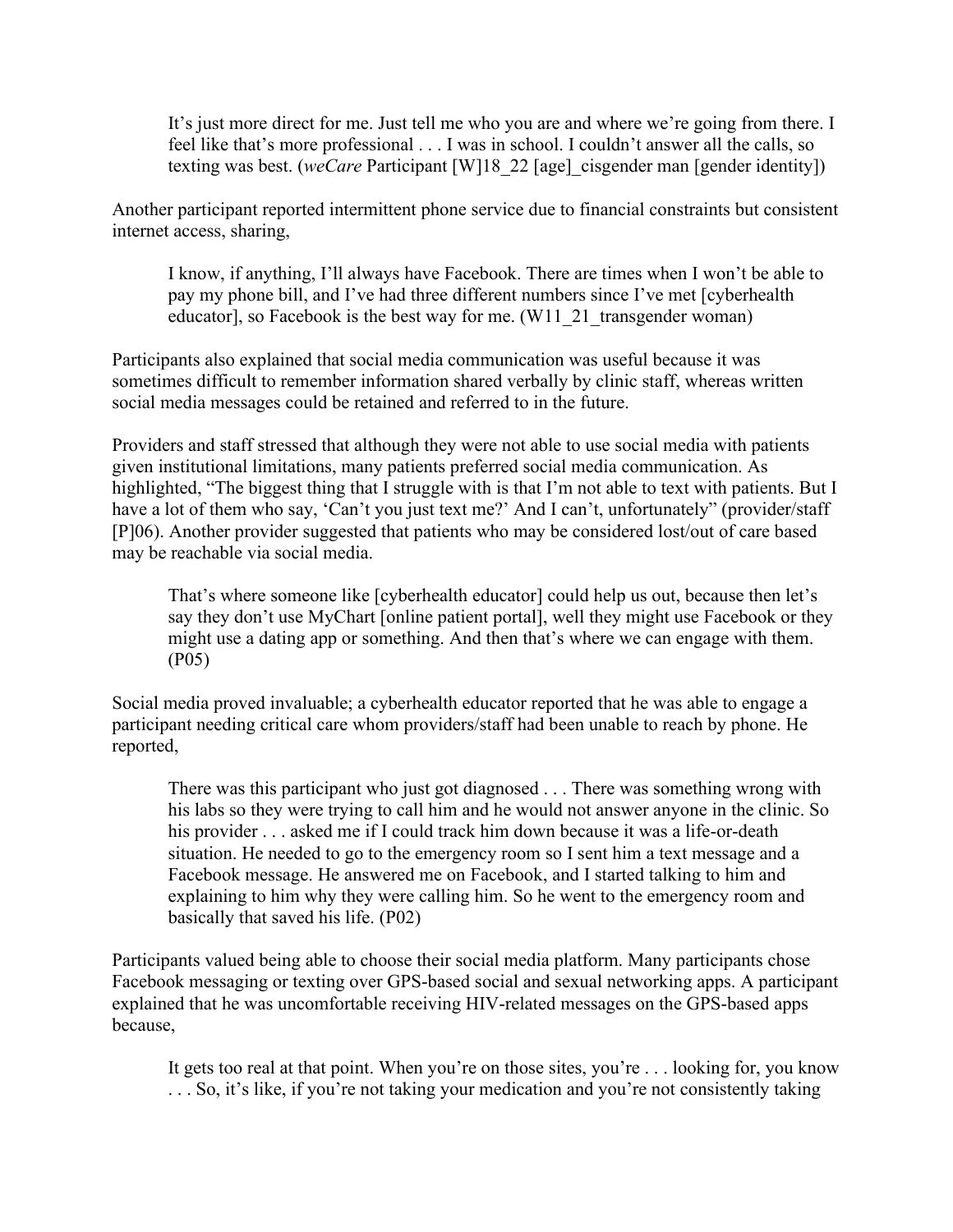care of yourself and you're on those sites, it's like your parent coming on a date with you, watching your every move almost. (W06 22 cisgender man)

## *Demographic similarities*

Participants were able to connect with cyberhealth educators, who reflected participant demographics in several ways such as gender identity, language, race/ethnicity, sexual orientation, and/or age. Participants emphasized the importance of cyberhealth educators coming from similar racial/ethnic backgrounds, as noted, "It's different coming from . . . somebody of my race, because I can connect with him more" (W13\_25\_cisgender man). Another participant shared,

I liked how intimate it is . . . I just graduated college . . . and [the cyberhealth educator] was telling me about what he wanted to do after college . . . it's nice to have people you can relate to. (W18 22 cisgender man)

Providers and staff echoed that these similarities facilitated relationships between patients and clinic staff. A provider stated, "Whatever we can do to make their care . . . more relevant to them and meaningful . . . I'm really excited about that . . . Sometimes, when there's doctor mistrust, if we have young engaging guys, they might trust those other folks. (P08)

## *Supportive clinic environment*

Participants appreciated the strong partnerships between the intervention team and implementation clinics. A participant stated that she felt supported by the clinic, and that the cyberhealth educators played an important role within the clinic,

I love the clinic. Every time I go there, I feel safe, I feel warm, loved by all the staff and everything. They are friendly, kindhearted and they help me a lot . . . [the cyberhealth educators] help . . . guide the patient. (W16  $27$  transgender woman)

Another participant reported that the way cyberhealth educators were integrated in the clinic increased his comfort engaging in care,

At first I was dreading going there . . . But I'm aware that I need to . . . And all the help, messages, and reminders, it's been nice . . . It all helps make my experience better. (W18\_22\_cisgender man)

Providers and staff shared similar opinions, as noted,

I just think it's an awesome program . . . It's been a great addition to what we have here in the clinic. When we talk about wraparound services . . . I think this has been one of the biggest things we've done probably in about five years for our patients. So, we love it!" (P09)

*weCare Is Tailored by the Social Media Used*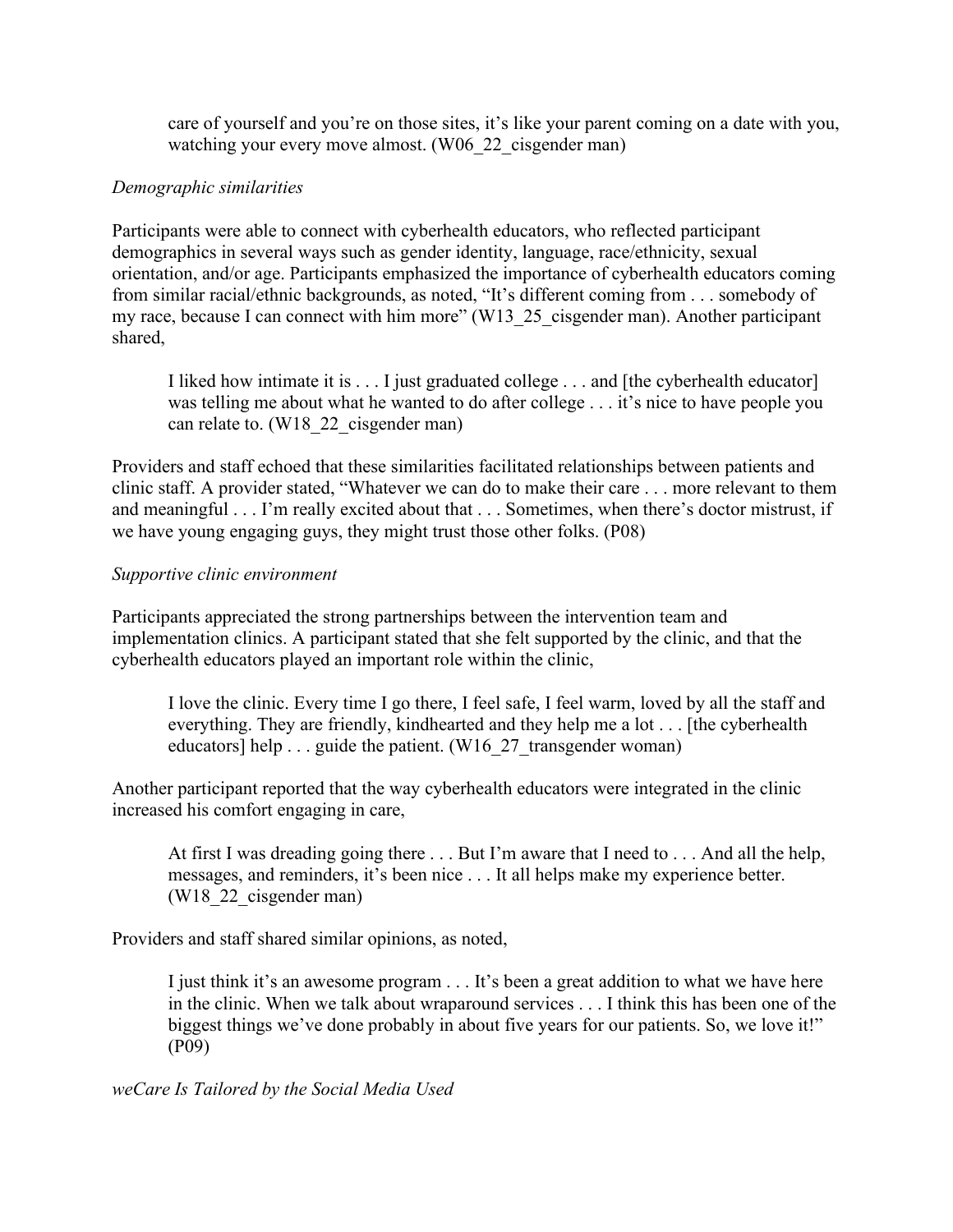Participants highlighted the importance of the *weCare* messages being tailored to their concerns by a real person.

# *Bidirectional messaging*

Participants valued that messages were bidirectional (not automated) from someone they had a relationship with, "A computer's not a person that cares . . . [A cyberhealth educator] is a person that cares!" (W09\_27\_transgender woman). Other participants appreciated the cyberhealth educators' efforts to get to know them. As one participant noted, "Since [cyberhealth educator] was my helper, I know he cared. It was his job and . . . he really got the chance to know me" (W17 22-year-old cisgender man).

## *Personal relationships helped tailor interactions*

Many participants acknowledged the importance of having a personal relationship with their cyberhealth educator, "I don't know if he knew, but some days he texted me, I was going through some things. So just having that person to text and check-up was real big. It was real helpful" (W08 26 cisgender man). Cyberhealth educators facilitated relationship-building with an initial in-person meeting, which was reported as "very important. Like on a scale of 1 to 10, I'd give it a 20" (W11\_21\_transgender woman). Another participant stated,

From a human standpoint it is so great for you to really connect with somebody face-toface instead of somebody you have never seen before or don't know, because you're like, "Who the heck is this person and why are you asking me these questions?" You know? So, it's great that I actually get to put a face to the [messages]. (W13 27 cisgender man)

This meeting helped participants know the real person behind the messages so they could connect and be comfortable asking direct questions.

## *weCare Is Personalized to Participants' Unique Needs and Priorities*

Participants appreciated the ways in which *weCare* was *personalized* to their individual needs based on their place on the HIV care continuum.

Intervention participants dealt with many challenges to care engagement, particularly related to processing their HIV diagnosis and their changing needs over time. A participant shared,

I feel like with time, I'm getting more comfortable with being me. I'm nondetectable and it feels good to almost own it . . . At the beginning I was devastated . . . but I feel like now, more comfortable and open about it. (W06\_22\_cisgender man)

Newly diagnosed participants had similar struggles, and the cyberhealth educator provided crucial support during this time, as noted,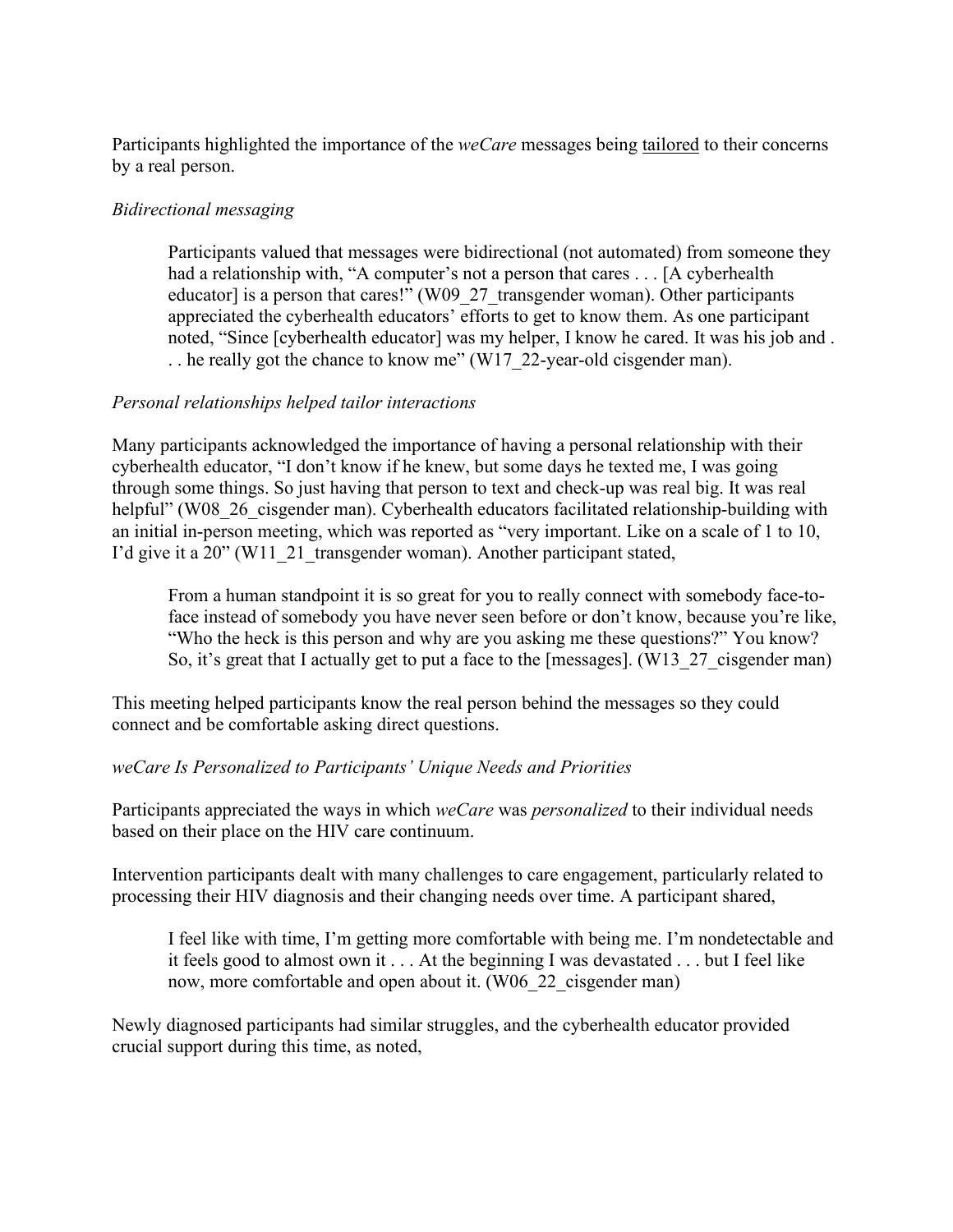That was the best thing with me, the bond . . . Like my doctor, [the cyberhealth educator] was the biggest thing to me. Because when I first found out about my status, I'm not going to lie, I wanted to commit suicide. I literally stood on the bridge, "I'm gonna jump." (W10\_27\_cisgender man)

This early connection with the cyberhealth educator was clearly critical.

Providers and staff also recognized the utility of the relationships between participants and cyberhealth educators following diagnosis,

There have been some individual cases where patients new to clinic have been very successful in coming to clinic, and I think their interactions with the [cyber]health educators was part of the reason. They were very helpful in the . . . beginning stages for people, making sure they made it to visits and communicating with them. (P10)

Having real people behind the messages, facilitated *weCare's* ability to get current needs addressed at the beginning (care linkage) and over time (care retention).

## *Recommendations*

Overall, intervention participants and providers and staff had positive perceptions of, and experiences with, *weCare*. For instance, one participant stated, "Honestly, [*weCare* is] the best thing that ever happened!" (W11\_21\_transgender woman). Many did not have suggestions for improvement, as highlighted,

I don't really have any recommendations. I just like *weCare.* Making sure they're okay, just checking up on people. That is a really big thing with me. As long as they keep doing that, I love it! (W10  $27$  cisgender man)

Other participants provided recommendations to improve future *weCare* iterations. Most recommendations focused on logistics, content, and the ways in which *weCare* could be adapted for a broader reach.

## *Logistical and content recommendations*

Some of the specific logistical recommendations focused on the frequency of communication, such as,

If they wanted to [text] more, that's fine with me. If they want to text every day, that's fine with me. But, you know, just twice a week, that was cool for me. I was just touched that they actually care, and were worried, and were making sure I was okay. (W10\_27\_cisgender man)

Other suggestions focused on offering informational and instrumental support for non-HIVrelated appointments (e.g., mental health) and ensuring that content appeals to nongay identifying participants (e.g., broader community events).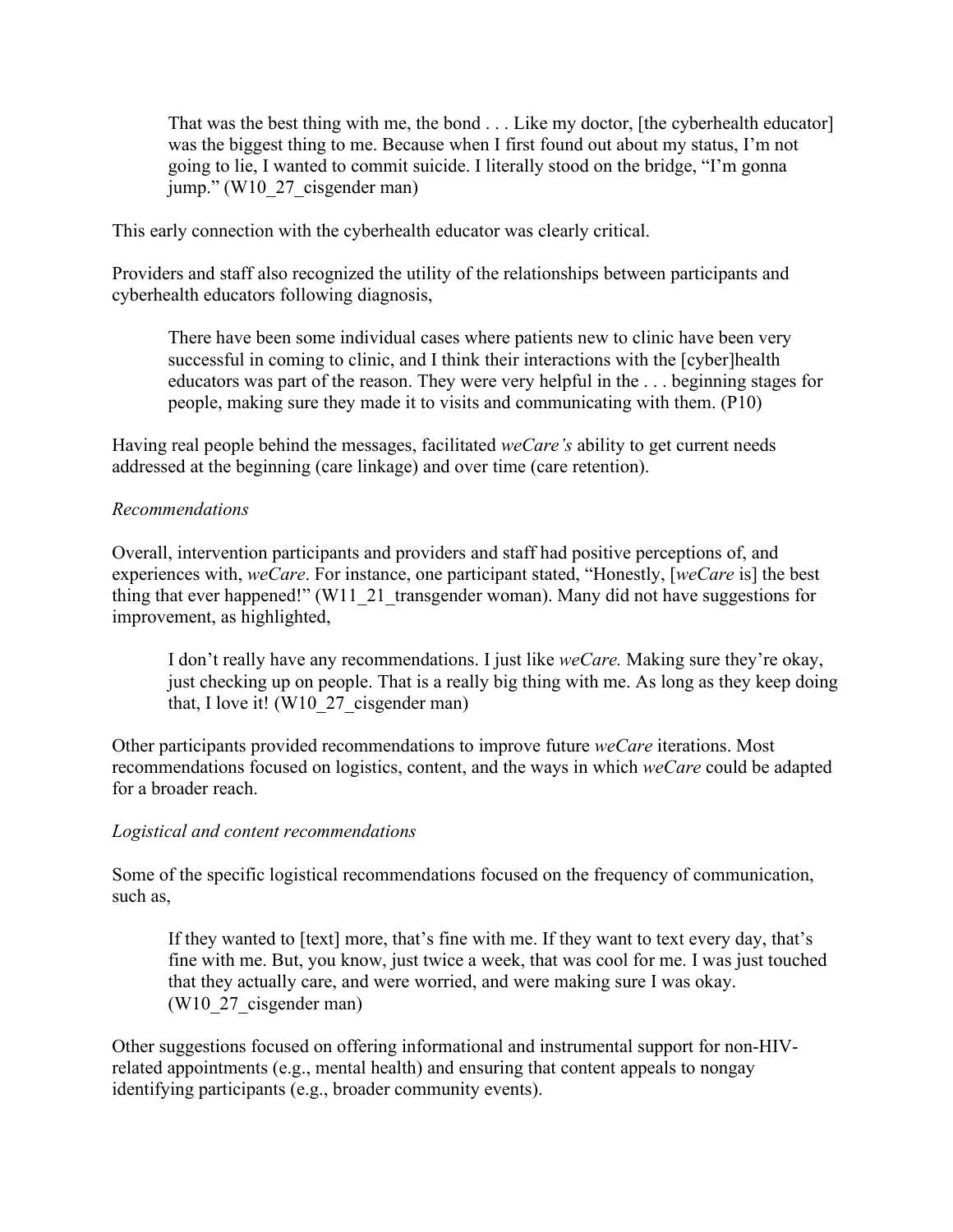## *Expanded intervention research*

Specific ways to broaden *weCare's* reach included using a broader array of social media platforms. One participant noted,

Everybody's on Instagram now. Even Twitter, I feel like, even if it's not for the people that are a part of the program, but maybe to educate others that are willing to follow . . . Any kind of information to get out there for those that don't know, so beneficial. (W06\_22\_cisgender man)

Furthermore, noting that participation in the secret Facebook group was low, one participant recommended having an anonymous interactive peer-to-peer social component,

A GroupMe or whatever those apps are that you can all communicate and have a thread or blog or whatever, I think that might be more secure to make people want to post their opinions and their experiences and their situations. (W01\_21\_cisgender man)

## **Discussion**

mHealth interventions for HIV care engagement can ensure broad and confidential reach to young GBMSM and transgender women with HIV (Mbuagbaw et al., 2015; Muessig et al., 2013; Rana et al., 2016; Saberi et al., 2016; Taggart et al., 2015). Our work highlights the importance of providing theoretically informed messages that are *targeted* to diverse young GBMSM and transgender women using existing and preferred social media, *tailored* through bidirectional messaging from a "real" person with whom participants have a relationship, and *personalized* to participants' changing needs and priorities along the HIV care continuum.

Participants reported many strengths of *weCare*. First, *weCare* uses existing social media platforms that young GBMSM and transgender women already use. Thus, the behavior change focused on HIV care engagement, not the use of a new app as an antecedent behavior. This use allowed the cyberhealth educators to contact participants in ways that the implementation clinics could not (in one case saving someone's life). Second, the messages were bidirectional, which allowed participants to drive the content of messaging based on their unique needs and priorities as opposed to generalized and assumed needs and priorities. This approach to meeting each participant where they are is respectful and particularly important given the disease burden carried by young GBMSM and transgender women. Third, the intervention "dose" can be tailored to the participants' changing needs over their disease trajectory. Participants expressed greater needs at time of HIV diagnosis (e.g., for coping with diagnosis) and fewer needs as care behaviors became routine and they become more comfortable with providers. Yet barriers to HIV care can be cyclical (e.g., unexpected illness and loss of job; Wohl et al., 2017; Yehia et al., 2015), and the relationship participants had with their cyberhealth educators allowed them to feel comfortable to reach out for assistance during those times. Overall, participants had positive assessments of *weCare*, with recommendations focused primarily on implementation logistics, intervention content, and intervention expansion. Fortunately, *weCare* is flexible and can be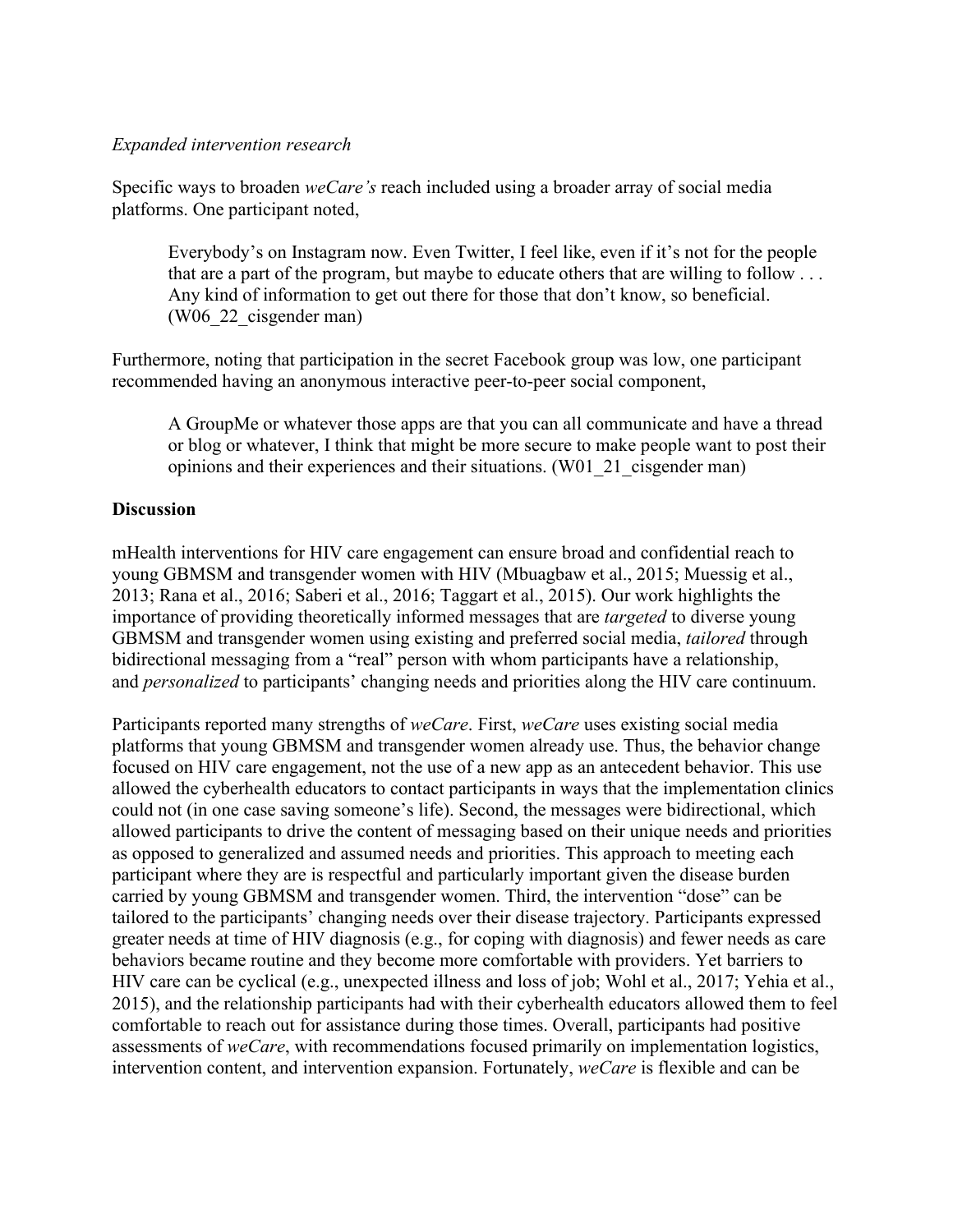adapted and used on additional (and new) social media platforms, making it less likely to become obsolete than native apps.

## Limitations

A few limitations should be noted. Intervention participants who agreed to be interviewed may have had a more favorable perception of *weCare*. Notably, not all were successfully managing their HIV (e.g., half not virally suppressed), so we could discuss ways to address their continued needs. This work was also done in the U.S. South with a large rural clinical catchment area within a supportive environment. Other geographic regions may have different HIV-related care resources and clinical policies that could affect implementation of an mHealth intervention.

# Implications for Policy and Practice

Innovative intervention methods are needed to meet the End the Epidemic goals (CDC, 2019) of reducing HIV incidence and prevalence, particularly among young GBMSM and transgender women who carry a disproportionate HIV burden.

While many clinics have existing portals for patients to access medical records and to communicate with provider teams, portal use is low among some populations who prefer to communicate directly via familiar social media platforms with a known person on the other end. The impersonal feel of clinic portals does not encourage use among some, especially underserved, underinsured, and hard-to-reach racially/ethnically diverse young GBMSM and transgender women with HIV.

Incorporating mHealth interventions, like *weCare*, into standard HIV clinical practice, including through specific clinic policies (e.g., allowing social media communication with patients), is crucial to health promotion among young GBMSM and transgender women with HIV. *weCare* was specifically designed for those who are most at risk for being unsuppressed; however, it may be useful for broader clinic populations of persons with HIV, such as older persons and women, and for HIV prevention (e.g., PrEP navigation).

The flexibility of the *weCare* intervention suggests the potential for further adaptation and expansion. Given the ability to implement on new and different social media platforms, *weCare* can continue to be relevant as technologies develop. Furthermore, the strategies used in *weCare* may be transferable to other settings, including internationally, where different social media platforms may be more common, and in lower resource contexts, given increasing accessibility of smartphones and other mobile devices. Finally, lessons learned from *weCare* may be applicable to increasing care engagement within other health areas, such as chronic disease management, particularly among young people. Further research and practice in real-world settings can continue to explore these possible uses of mHealth to support improved health outcomes and reduce health disparities.

**Authors' Note:** Eunyoung Y. Song is no longer at Wake Forest School of Medicine and is now at Health Quality Partners, Doylestown, PA. The contents of this article are solely the responsibility of the authors and do not necessarily represent the official views of the U.S.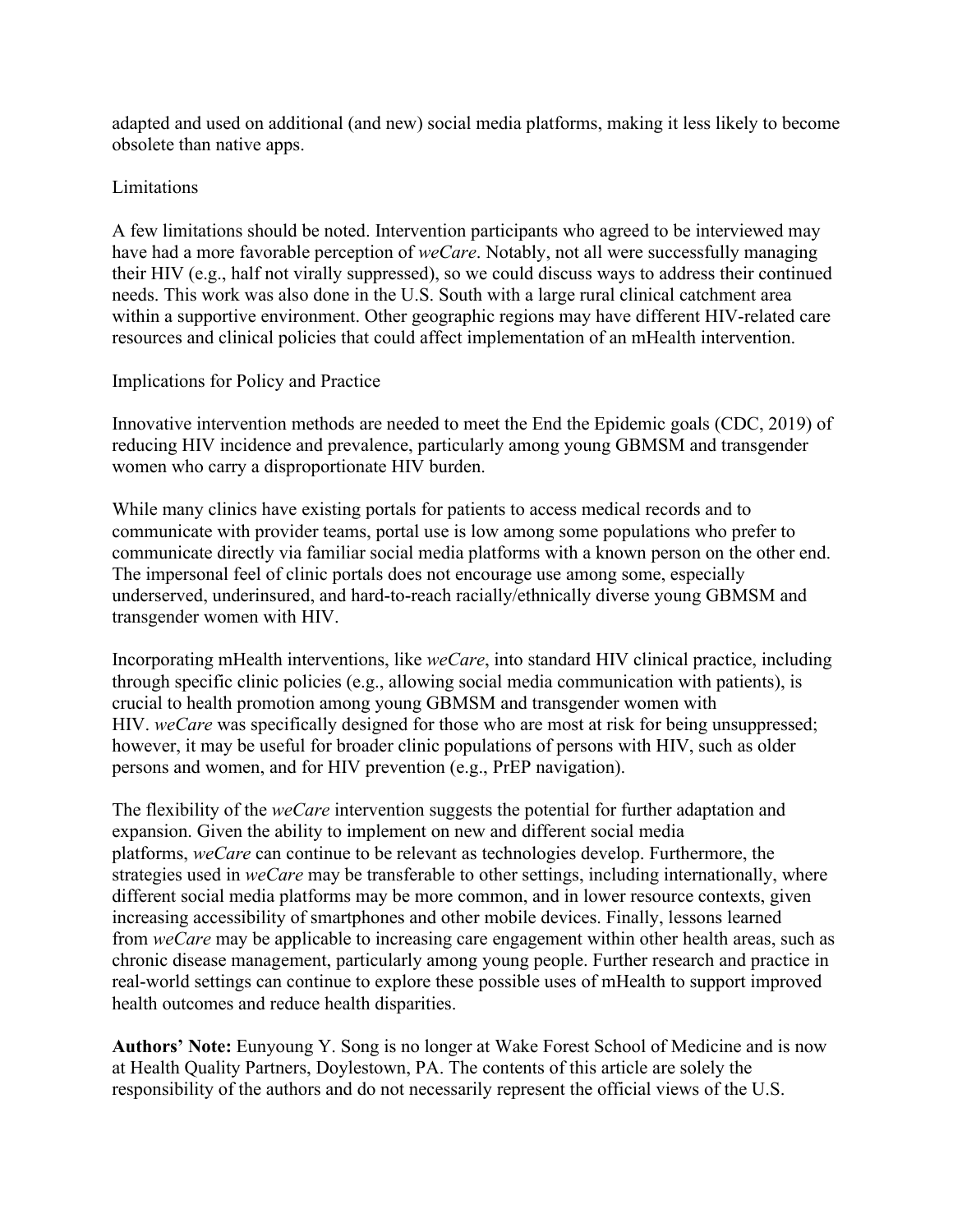government or the Cone Health Foundation. This research was made possible in part by funding grants from the U.S. Department of Health and Human Services, Health Resources and Services Administration (HRSA), HIV/AIDS Bureau's Special Projects of National Significance Program (H97HA28896); the National Center for Advancing Translational Sciences (UL1TR001420), and the Cone Health Foundation. Its contents are solely the responsibility of the authors and do not necessarily represent the official views of the government.

## **References**

- Bandura, A. (1986). Social foundations of thought and action: A social cognitive theory. Prentice-Hall.
- Bandura, A. (1994). Social cognitive theory and exercise of control over HIV infection. In DiClemente, R. J., Peterson, J. L. (Eds.), Preventing AIDS: Theories and methods of behavioral interventions (pp. 25–59). [https://doi.org/10.1007/978-1-4899-1193-3\\_3](https://doi.org/10.1007/978-1-4899-1193-3_3)
- Bandura, A. (1997). Self-efficacy: The exercise of control. W. H. Freeman.
- Becasen, J. S., Denard, C. L., Mullins, M. M., Higa, D. H., Sipe, T. A. (2019). Estimating the prevalence of HIV and sexual behaviors among the US transgender population: A systematic review and meta-analysis, 2006–2017. American Journal of Public Health, 109(1), e1–e8.<https://doi.org/10.2105/AJPH.2018.304727>
- Bull, S. S., Walker, T., Levine, D. (2014). Communities and technology: Enhancements in HIVprevention research and practice among adolescents and young adults. In Rhodes, S. D. (Eds.), Innovations in HIV prevention research and practice through community engagement (pp. 183–214). [https://doi.org/10.1007/978-1-4939-0900-1\\_9](https://doi.org/10.1007/978-1-4939-0900-1_9)
- Centers for Disease Control and Prevention . (2018). HIV surveillance report 2017 (Vol. 29). [https://www.cdc.gov/hiv/pdf/library/reports/surveillance/cdc-hiv-surveillance-report-](https://www.cdc.gov/hiv/pdf/library/reports/surveillance/cdc-hiv-surveillance-report-2017-vol-29.pdf)[2017-vol-29.pdf](https://www.cdc.gov/hiv/pdf/library/reports/surveillance/cdc-hiv-surveillance-report-2017-vol-29.pdf)
- Centers for Disease Control and Prevention. (2019, December 9). Ending the HIV epidemic: A plan for America.<https://www.cdc.gov/endhiv/index.html>
- Duggan, M., Ellison, N. B., Lampe, C., Lenhart, A., Madden, M. (2015a, January 9). Frequency of social media use. Pew Research Center. <http://www.pewinternet.org/2015/01/09/frequency-of-social-media-use-2/>
- Duggan, M., Ellison, N. B., Lampe, C., Lenhart, A., Madden, M. (2015b, January 9). Social media update 2014. Pew Research Center. <http://www.pewinternet.org/2015/01/09/social-media-update-2014/>
- Freire, P. (1970). Pedagogy of the oppressed. Continuum.
- Freire, P. (1973). Education for critical consciousness. Seabury Press.
- Grov, C., Ventura, A., Rendina, H. J., Jimenez, R., Parsons, J. T. (2013). Perceived importance of five different health issues for gay and bisexual men: Implications for new directions in health education and prevention. American Journal of Men's Health, 7(4), 274–284. <https://doi.org/10.1177/1557988312463419>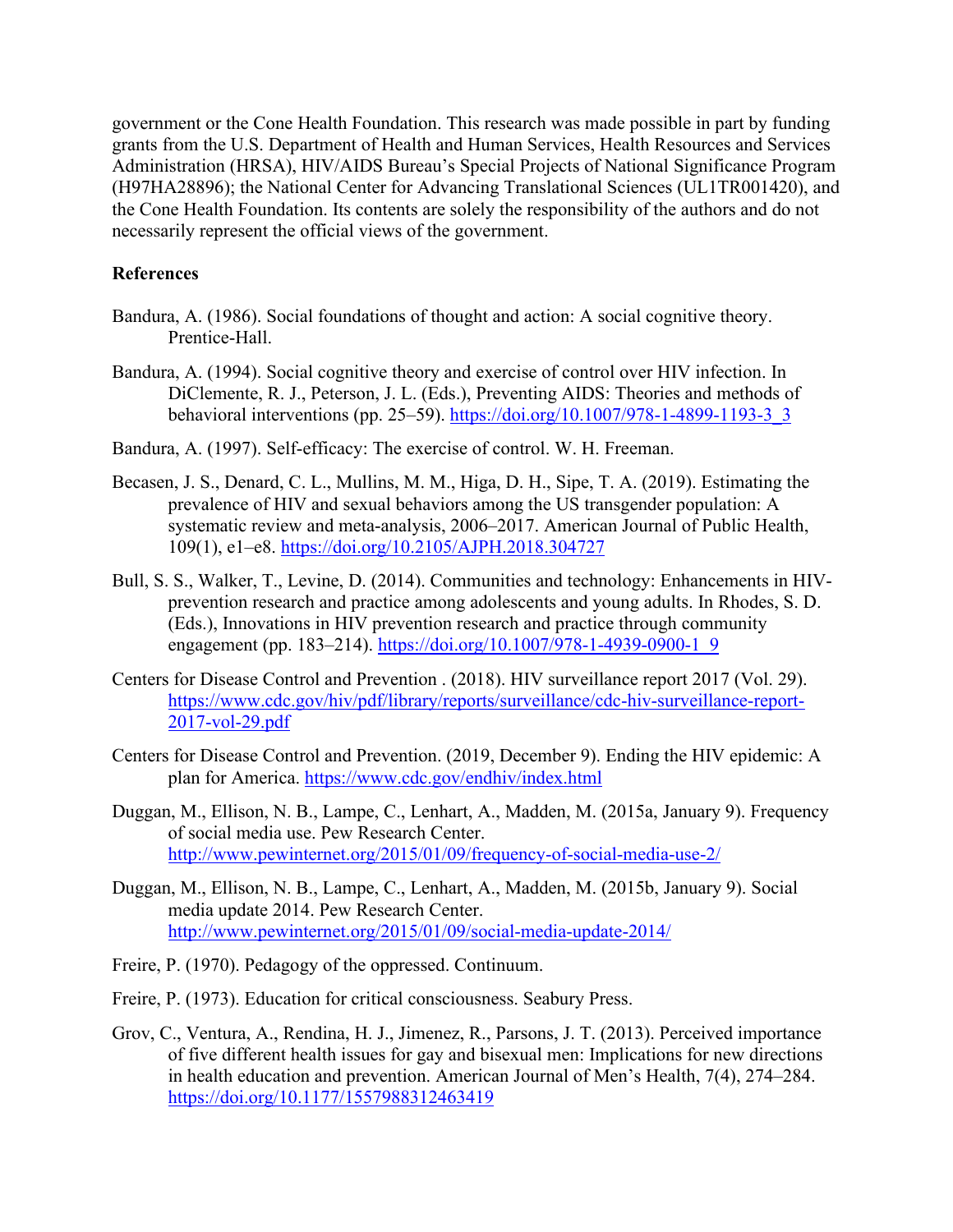- Jenkins Hall, W., Sun, C. J., Tanner, A. E., Mann, L., Stowers, J., Rhodes, S. D. (2017). HIVprevention opportunities with GPS-based social and sexual networking applications for men who have sex with men. AIDS Education and Prevention, 29(1), 38–48. <https://doi.org/10.1521/aeap.2017.29.1.38>
- Mbuagbaw, L., Thabane, L., Smieja, M., Mursleen, S., Dolovich, L., Lytvyn, L. (2015). Mobile phone text messaging interventions for HIV and other chronic diseases: An overview of systematic reviews and framework for evidence transfer. BMC Health Services Research, 15(1), 1–16.<https://doi.org/10.1186/s12913-014-0654-6>
- Muessig, K. E., Pike, E. C., Fowler, B., LeGrand, S., Parsons, J. T., Bull, S. S., Wilson, P. A., Wohl, D. A., Hightow-Weidman, L. B. (2013). Putting prevention in their pockets: Developing mobile phone-based HIV interventions for Black men who have sex with men. AIDS Patient Care & STDs, 27(4), 211.<https://doi.org/10.1089/apc.2012.0404>
- Rana, A. I., van den Berg, J. J., Lamy, E., Beckwith, C. G. (2016). Using a mobile health intervention to support HIV treatment adherence and retention among patients at risk for disengaging with care. AIDS Patient Care and STDs, 30(4), 178–184. <https://doi.org/10.1089/apc.2016.0025>
- Roberts, D. J., Rylands, J., Sinclair, D. (2016). Interventions using mobile devices (phones, smart phones, or tablets) to improve adherence to treatment for HIV or tuberculosis. Cochrane Database of Systematic Reviews.<https://doi.org/10.1002/14651858.CD012353>
- Saberi, P., Siedle-Khan, R., Sheon, N., Lightfoot, M. (2016). The use of mobile health applications among youth and young adults living with HIV: Focus group findings. AIDS Patient Care and STDs, 30(6), 254–260.<https://doi.org/10.1089/apc.2016.0044>
- Sun, C. J., Garcia, J. M., Mann, L., Alonzo, J., Eng, E., Rhodes, S. D. (2015). Latino sexual and gender identity minorities promoting sexual health within their social networks: Process evaluation findings from a lay health advisor intervention. Health Promotion Practice, 16(3), 329–337.<https://doi.org/10.1177/1524839914559777>
- Sun, C. J., Stowers, J., Miller, C., Bachmann, L. H., Rhodes, S. D. (2015). Acceptability and feasibility of using established geosocial and sexual networking mobile applications to promote HIV and STD testing among men who have sex with men. AIDS and Behavior, 19(3), 543–552.<https://doi.org/10.1007/s10461-014-0942-5>
- Taggart, T., Grewe, M. E., Conserve, D. F., Gliwa, C., Roman Isler, M. (2015). Social media and HIV: A systematic review of uses of social media in HIV communication. Journal of Medical Internet Research, 17(11), e248.<https://doi.org/10.2196/jmir.4387>
- Tanner, A. E., Mann, L., Song, E., Alonzo, J., Schafer, K., Arellano, E., Garcia, J. M., Rhodes, S. D. (2016). weCARE: A social media–based intervention designed to increase HIV care linkage, retention, and health outcomes for racially and ethnically diverse young MSM. AIDS Education and Prevention, 28(3), 216–230. <https://doi.org/10.1521/aeap.2016.28.3.216>
- Tanner, A. E., Song, E. Y., Mann-Jackson, L., Alonzo, J., Schafer, K., Ware, S., Garcia, J. M., Arellano Hall, E., Bell, J. C., Van Dam, C. N., Rhodes, S. D. (2018). Preliminary impact of the weCare social media intervention to support health for young men who have sex